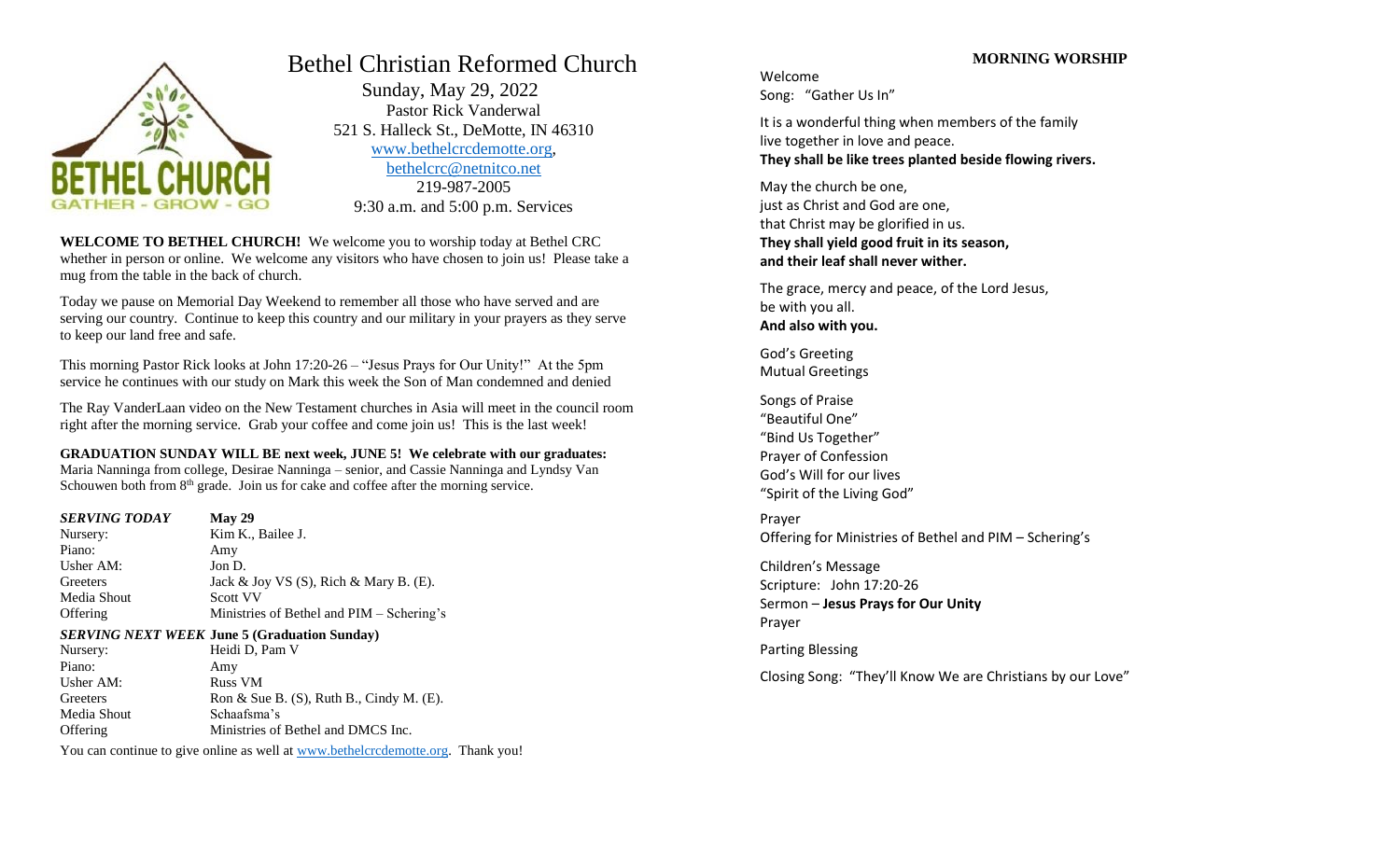# **5PM WORSHIP**

Welcome Scripture: Romans 5:8 Song: "I Stand Amazed" Prayer

Confession of Faith – Nicene Creed

Songs of Worship "I Will Sing of My Redeemer" – vs.1-3 "Before The Throne of God Above"

Time of Prayer

Scripture: Mark 14:53-72 Mark Manuscript Message: **The Son of Man condemned and denied** Prayer

Closing Song: "O Sacred Head Now Wounded"

#### *ANNOUNCEMENTS*

**BETHEL LADIES!** Come join us for a **BRIDAL SHOWER** in honor of Kaitlynn De Young and Daniel Bakker. Celebrate with us Wednesday, June 1, @ 6pm in the church narthex. Appetizers will be provided. There was in invite in your mailbox with more info. Let Heidi know if you can make it. Thanks! 219-743-6386

Bethel will be having another **DAY OF PRAYER** on Monday, June 6<sup>th</sup> especially focusing on this year's General Synod. Next week we will have a sign-up sheet on the round table. Thank you for upholding our churches in your prayers.

Sunday, June 12 will be the last Sunday that the Zylstra family will be with us. Join us after the morning service for some special snacks and a time of fellowship as we bid them farewell.



**Thank you** to all the students, teachers, helpers, song leaders, piano players and anyone that helped in any way with our Sunday School program again this year. You are all very much appreciated!

#### *MEETINGS & ACTIVITIES THIS WEEK*

Wednesday 6:00pm Bridal Shower all ladies Invited

# **CHURCH FAMILY: PLEASE CONTINUE TO PRAY:**

- \* for Corky B, for endurance, strength, and peace.
- \* for Bill VW, for joy in life, and for wisdom for good decisions.
- Pray also for him as he is having an esophageal procedure on June 8
- \* for Pam VW, whose hip replacement has been approved, and is scheduled for June 27.
- \* for Ted and Donna H, for grace and strength
- \* for Barb E, for continuing strength and peace
- \* for Keith C, for healing and restoration
- \* for Denny F as he struggles with cancer
- \* for Andy and Cheryl, with various health struggles
- \* for John B, Ruth and Rachel…
- \* for Wayne and Carolyn
- \* for all who are struggling in health, in spirit, in faith, in strength, in life may God's amazing and powerful grace encourage and sustain them!

Pray too for the families of those who have been touched by the tragedy of the mass shooting at the Robb Elementary School in Uvalde, Texas. What they have experienced is UNTHINKABLE! Pray for grieving parents, for a grieving community as they confront this very sad moment. Pray for much grace and wisdom to be on them all.

On Thursday June 9, 2022, all of the Delegates from all the Classis of the Christian Reformed Church will be convening at Calvin University for the week of Synod. This year's Synod is a combination of 3 summers of Synod material combined (as the last two Synods have been cancelled due to the global pandemic). The Delegates will have very full days of Committees and Sessions as they help craft the future of our beloved Denomination. We pray for a Spirit of Truth and Conviction, of Unity and Biblical Grounding!

Please pray for all the Delegates and Advisors, especially those from Classis Illiana: Rev. Jim Hollendoner, Munster Church - Pastoral Delegate Arlyn Van Ek - Bethel CRC Lansing - Elder Delegate Gary Siegersma - Beacon Light Church - Deacon Delegate Rev. Blake Campbell - First CRC Demotte - Other Delegate Laryn Zoerhof, stated clerk

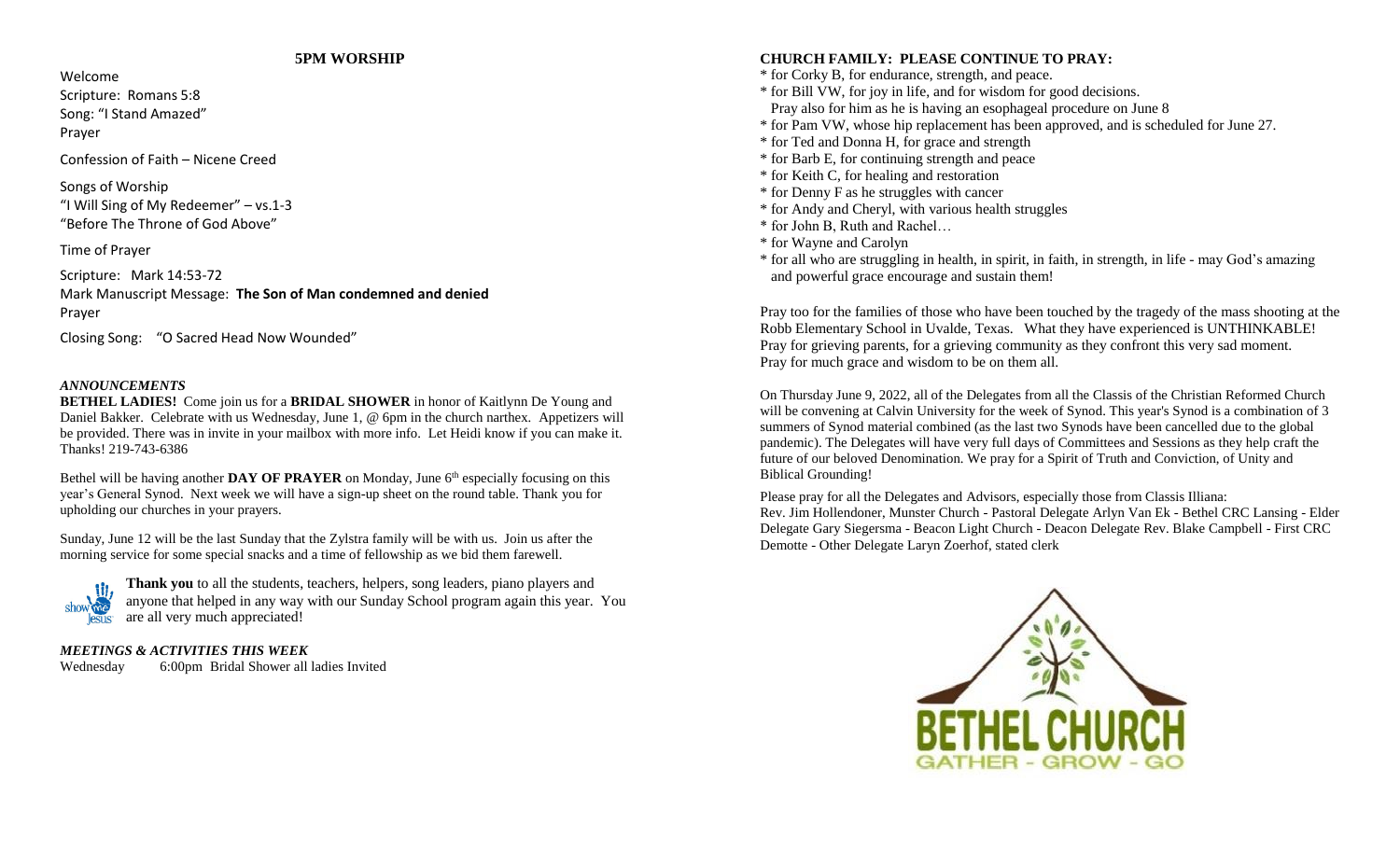#### *SCHOOL ANNOUNCEMENTS* **GRADE SCHOOL JOB OPENINGS FOR 2022-2023 Part-time Art Teacher for 2022-2023**

DeMotte Christian Grade School is accepting applications for a part-time K-8 art teacher for the 2022-2023 school year. This position can be split between grade levels (i.e. K-2, 3-5, 6-8, etc.) if the applicant prefers. The ideal candidate should be an active member of a church with a Reformed persuasion, be able to collaborate with classroom teachers, be flexible, and have a passion for working with children. Candidates with experience or having a degree in art or education are preferred but not required. This position can be split between grade levels (i.e. K-2, 3-5, 6-8, etc.) if the applicant has more experience in one area over another. If interested, please submit your cover letter, resume, and a completed application to the contact below. Contact: Dan Weaver DeMotte Christian Grade School Assistant Principal Phone: 219.987.3721 Email: dweaver@dmcsemail.org

#### **Paraprofessional Position for 2022-2023**

DeMotte Christian Grade School is accepting applications for part-time and/or full-time paraprofessionals for the 2022-2023 school year. The ideal candidates should be an active member of a church with a Reformed persuasion, be able to collaborate with classroom teachers, be flexible, and have a passion for working with children. Candidates with experience or having a degree in education are preferred. If interested, please submit your cover letter, resume, and a completed application to the contact below.

Contact: Dan Weaver DeMotte Christian Grade School Assistant Principal Phone: 219.987.3721 Email: dweaver@dmcsemail.org

#### **Full-time Elementary Teaching Position for 2022-2023**

DeMotte Christian Schools, Inc is accepting applications for a full-time elementary teacher position. Grade level of the position to be determined based on the candidate's strength and current teaching staff. Applicants should hold at least a baccalaureate degree in elementary education from an accredited college or university and be an active member of a church with a Reformed persuasion. Although not a requirement, it is preferred that candidates possess leadership qualities or a special education background. Opportunities to lead extracurricular activities or athletics are also available. The position will be posted until filled. If interested, please submit your cover letter, resume, and a completed application to the contact below. Contact: Dan Weaver DeMotte Christian Grade School Assistant Principal Phone: 219.987.3721 Email: dweaver@dmcsemail.org

#### **Junior High Science Teaching Position for 2022-2023**

DeMotte Christian Schools, Inc. is accepting applications for a full-time Junior High Science teacher. Applicants should hold at least a baccalaureate degree in secondary education from an accredited college or university and be an active member of a church with a Reformed persuasion. Although not a requirement, it is preferred that candidates possess leadership qualities or a special education background. Opportunities to lead extracurricular activities or athletics are also available. Position will be posted until filled.

Contact: Mr. Dan Weaver Email: [dweaver@dmcsemail.org](mailto:dweaver@dmcsemail.org) Phone: 219.987.3721

### **HIGH SCHOOL JOB OPENINGS FOR 2022-2023**

#### **High School Substitute Secretary**

Covenant Christian High School (soon to be DeMotte Christian High School) is looking for someone willing to serve as a substitute secretary for the school when our full-time secretary is unable to be here. Training will be made available to this applicant in advance to provide for a smooth transition into our school. The days needed will vary based on specific needs. If interested, complete an application (found at demottechristianschools.org) and submit it to the contact below.

#### **High School English Teacher**

The applicant should be passionate about teaching English to students from a Reformed perspective. The applicant would teach classes including, but not limited to Composition, Literature, Speech, Film Literature, and Writing at the high school levels. The applicant should have a baccalaureate degree from an accredited college or university. If interested, complete an application (found at demottechristianschools.org) and submit it to the contact below.

#### **High School Foreign Language Teacher**

The applicant should be passionate about teaching foreign language to students from a Reformed perspective. The applicant would teach either Spanish, French, German, or Latin at the high school level. There are potential opportunities to teach PE, Health, Child Development, or English, as well. The applicant should have a baccalaureate degree from an accredited college or university. If interested, complete an application (found at demottechristianschools.org) and submit it to the contact below.

#### **High School PE/Health Instructor**

The applicant will teach classes including 9<sup>th</sup> and 10<sup>th</sup> grade PE, Advanced PE, and Health at the high school level. The applicant may also teach classes such as English or Family and Consumer Science courses. Applicants should have a baccalaureate degree from an accredited college or university. If interested, complete an application (found at demottechristianschools.org) and submit it to the contact below.

Email: [rdefries@dmcsemail.org](mailto:rdefries@dmcsemail.org) Phone: 219.987.7651

Contact: Mr. Richard DeFries Covenant Christian High School Principal

*If interested in high school level positions, direct questions/submit applications to* **Rick DeFries, CCHS Principal, at rdefries@dmcsemail.org (or call 219-987-7651). Applications may be found at [www.demottechristianschools.org,](http://www.demottechristianschools.org/) under the "About" tab drop down menu, "Employment Opportunities" tab.**

#### **DMCS JOB OPENINGS**

DMCS is accepting applications for the position of part-time Admissions and Recruitment Coordinator. Requirements include, but are not limited to, timely communication with prospective families; scheduling shadow days, tours, and new family interviews; conducting Preschool and Kindergarten sign-ups in January; monitoring online applications in FACTS; having a knowledge and love for DeMotte Christian Schools. If you are interested, please contact our Superintendent, Mr. Hucks, at lhucks@dmcsemail.org.